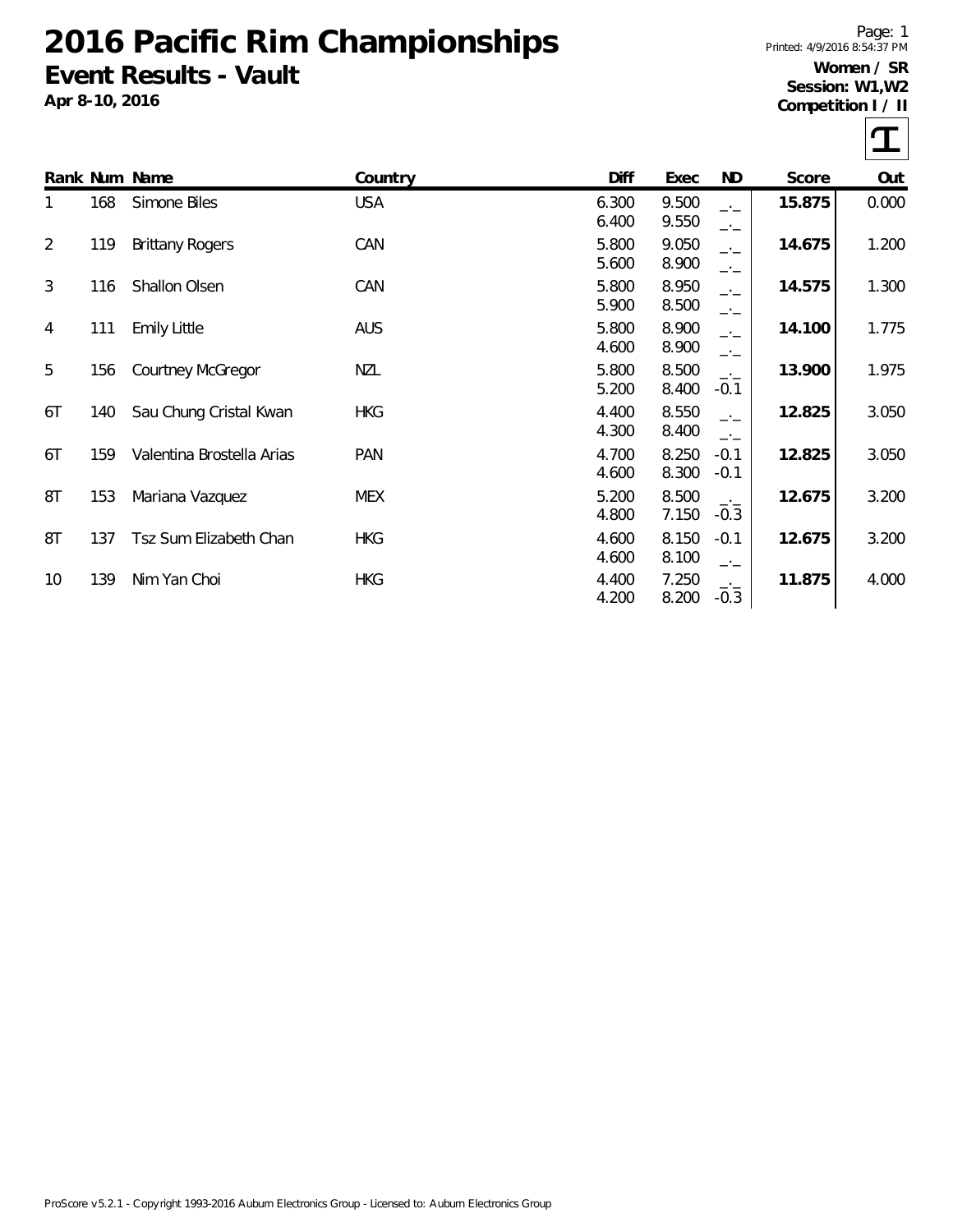**2016 Pacific Rim Championships Event Results - Bars**

**Apr 8-10, 2016**

Page: 1 Printed: 4/9/2016 8:54:38 PM **Women / SR Session: W1,W2 Competition I / II**

|       |     | Rank Num Name              | Country    | Diff  | Exec  | <b>ND</b>                | Score  | Out    |
|-------|-----|----------------------------|------------|-------|-------|--------------------------|--------|--------|
| 1     | 170 | Ashton Locklear            | <b>USA</b> | 6.500 | 9.050 | $-1$                     | 15.550 | 0.000  |
| 2     | 173 | Brenna Dowell              | <b>USA</b> | 6.500 | 8.750 | $-1$                     | 15.250 | 0.300  |
| 3     | 168 | Simone Biles               | <b>USA</b> | 6.100 | 8.950 | $-1$                     | 15.050 | 0.500  |
| 4     | 169 | Laurie Hernandez           | <b>USA</b> | 6.100 | 8.700 | $-1$                     | 14.800 | 0.750  |
| 5     | 171 | Ragan Smith                | <b>USA</b> | 5.900 | 8.700 | $-1$                     | 14.600 | 0.950  |
| 6     | 172 | Alexandra Raisman          | <b>USA</b> | 6.000 | 8.300 | $-1$                     | 14.300 | 1.250  |
| 7     | 121 | Madison Copiak             | CAN        | 5.700 | 8.100 | $-1$                     | 13.800 | 1.750  |
| 8T    | 114 | Kiara Munteanu             | <b>AUS</b> | 5.500 | 8.150 | $\overline{\phantom{a}}$ | 13.650 | 1.900  |
| 8T    | 145 | Nagi Kajita                | <b>JPN</b> | 5.600 | 8.050 | $\overline{a}$           | 13.650 | 1.900  |
| 10    | 119 | <b>Brittany Rogers</b>     | CAN        | 5.900 | 7.600 | $\overline{\phantom{a}}$ | 13.500 | 2.050  |
| 11    | 112 | Larrissa Miller            | <b>AUS</b> | 5.800 | 7.600 | $-1$                     | 13.400 | 2.150  |
| 12    | 126 | Ginna Escobar              | COL        | 5.000 | 8.150 | $\overline{\phantom{a}}$ | 13.150 | 2.400  |
| 13    | 117 | Kirsten Peterman           | CAN        | 5.400 | 7.700 | $-1$                     | 13.100 | 2.450  |
| 14    | 113 | Rianna Mizzen              | <b>AUS</b> | 5.700 | 7.300 | $\overline{\phantom{a}}$ | 13.000 | 2.550  |
| 15    | 116 | Shallon Olsen              | CAN        | 5.400 | 7.400 | $-1$                     | 12.800 | 2.750  |
| 16    | 115 | Emma Nedov                 | <b>AUS</b> | 5.500 | 7.150 | $-1$                     | 12.650 | 2.900  |
| 17    | 156 | Courtney McGregor          | <b>NZL</b> | 5.400 | 6.950 | $-1$                     | 12.350 | 3.200  |
| 18    | 133 | Heika Del Sol Salas Castro | CRC        | 5.400 | 6.500 | $-1$                     | 11.900 | 3.650  |
| 19    | 122 | Melany Cabrera             | <b>CHI</b> | 4.900 | 6.800 | $-1$                     | 11.700 | 3.850  |
| 20T   | 158 | Charlotte Sullivan         | <b>NZL</b> | 4.500 | 7.050 | $-$                      | 11.550 | 4.000  |
| 20T   | 163 | Sze En Tan                 | SIN        | 5.800 | 6.050 | $-0.3$                   | 11.550 | 4.000  |
| 22    | 160 | Colette Chan               | SIN        | 4.100 | 7.400 | $-1$                     | 11.500 | 4.050  |
| 23    | 110 | Georgia-Rose Brown         | <b>AUS</b> | 5.600 | 5.800 | $-1$                     | 11.400 | 4.150  |
| 24    | 162 | Nadine Joy Nathan          | SIN        | 3.600 | 7.300 | $-1$                     | 10.900 | 4.650  |
| 25    | 118 | Megan Roberts              | CAN        | 5.300 | 5.350 | $\overline{\phantom{a}}$ | 10.650 | 4.900  |
| 26    | 165 | Qiyan Zeng                 | SIN        | 4.500 | 6.050 | $-1$                     | 10.550 | 5.000  |
| 27    | 128 | Dayana Ardila              | COL        | 3.900 | 6.500 | $-1$                     | 10.400 | 5.150  |
| 28    | 150 | Cassandra Loustalot        | <b>MEX</b> | 2.000 | 7.300 | $-1$                     | 9.300  | 6.250  |
| 29T   | 139 | Nim Yan Choi               | <b>HKG</b> | 1.800 | 7.350 | $\overline{\phantom{a}}$ | 9.150  | 6.400  |
| 29T   | 153 | Mariana Vazquez            | <b>MEX</b> | 4.800 | 4.350 | $-1$                     | 9.150  | 6.400  |
| 31    | 159 | Valentina Brostella Arias  | PAN        | 3.500 | 5.500 | $-1$                     | 9.000  | 6.550  |
| 32    | 157 | Mackenzie Slee             | <b>NZL</b> | 2.700 | 5.550 | — <sup>.</sup> —         | 8.250  | 7.300  |
| 33    | 137 | Tsz Sum Elizabeth Chan     | <b>HKG</b> | 1.700 | 5.950 | $-1$                     | 7.650  | 7.900  |
| 34    | 140 | Sau Chung Cristal Kwan     | <b>HKG</b> | 3.200 | 3.100 | $-1$                     | 6.300  | 9.250  |
| 35    | 141 | Yan Yin Ng                 | <b>HKG</b> | 1.300 | 7.400 | $-4.0$                   | 4.700  | 10.850 |
| $36*$ | 135 | Giulianna Pino Alcivar     | ECU        |       |       |                          |        | 15.550 |
| $36*$ | 161 | Janessa Min Yi Dai         | SIN        |       |       |                          |        | 15.550 |
| $36*$ | 111 | <b>Emily Little</b>        | <b>AUS</b> |       |       | —'—                      |        | 15.550 |
| $36*$ | 120 | Audrey Rousseau            | CAN        | 0.000 | 0.000 | $-1$                     | 0.000  | 15.550 |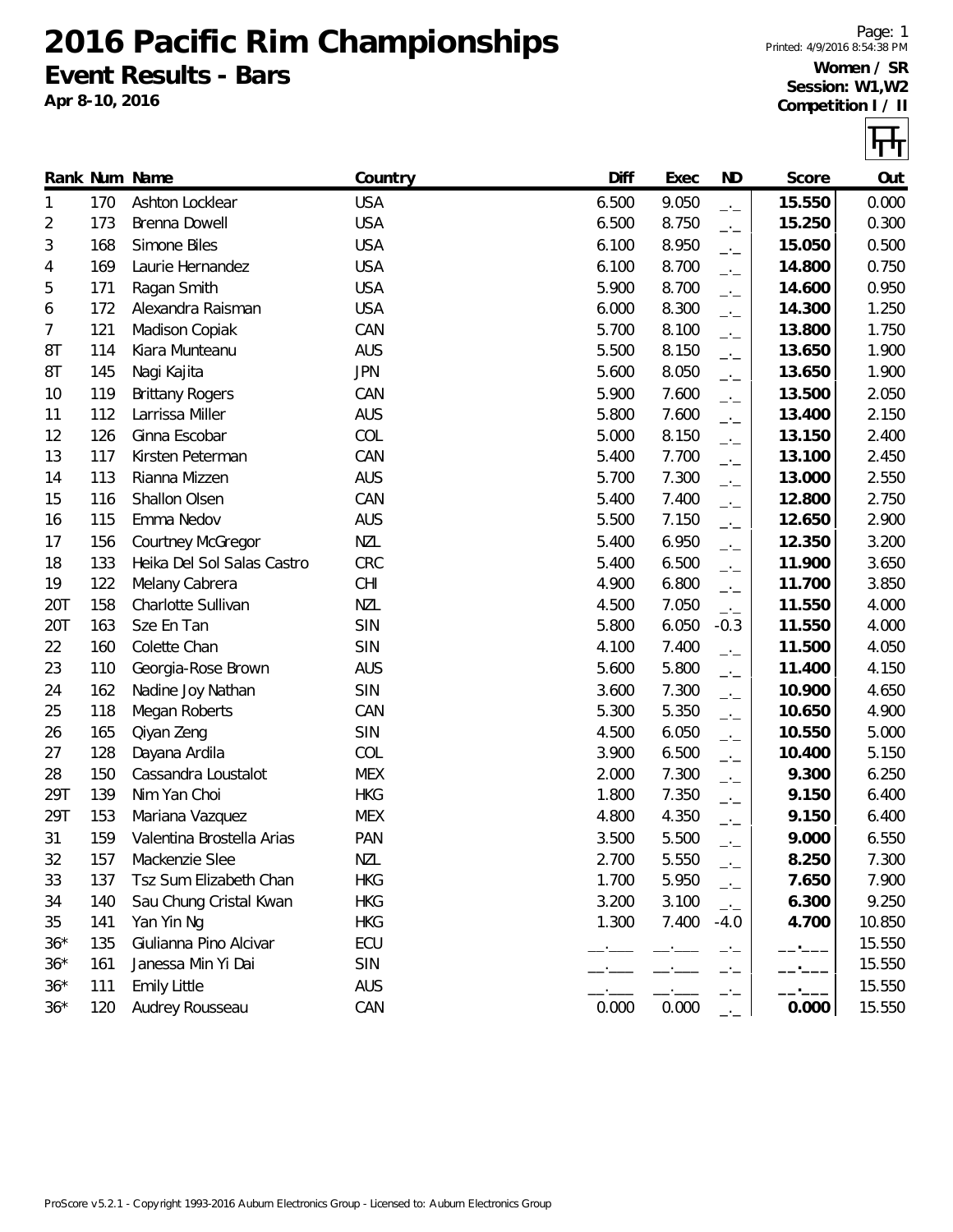**2016 Pacific Rim Championships**

**Event Results - Beam**

**Apr 8-10, 2016**

Page: 1 Printed: 4/9/2016 8:54:39 PM **Women / SR Session: W1,W2**

**Competition I / II**

|       |     | Rank Num Name              | Country    | Diff  | Exec  | <b>ND</b>                | Score  | Out    |
|-------|-----|----------------------------|------------|-------|-------|--------------------------|--------|--------|
| 1     | 168 | Simone Biles               | <b>USA</b> | 6.500 | 9.050 | $-1$                     | 15.550 | 0.000  |
| 2     | 169 | Laurie Hernandez           | <b>USA</b> | 6.400 | 8.850 | $-1$                     | 15.250 | 0.300  |
| 3     | 171 | Ragan Smith                | <b>USA</b> | 6.200 | 8.850 | $-1$                     | 15.050 | 0.500  |
| 4     | 172 | Alexandra Raisman          | <b>USA</b> | 6.100 | 8.700 | $-1$                     | 14.800 | 0.750  |
| 5     | 170 | Ashton Locklear            | <b>USA</b> | 5.800 | 8.650 | $-1$                     | 14.450 | 1.100  |
| 6     | 111 | <b>Emily Little</b>        | <b>AUS</b> | 5.600 | 8.550 | $-1$                     | 14.150 | 1.400  |
| 7     | 173 | Brenna Dowell              | <b>USA</b> | 5.600 | 8.500 | $-1$                     | 14.100 | 1.450  |
| 8     | 118 | Megan Roberts              | CAN        | 5.400 | 8.300 | $-1$                     | 13.700 | 1.850  |
| 9     | 158 | Charlotte Sullivan         | <b>NZL</b> | 5.300 | 8.200 | $\overline{a}$           | 13.500 | 2.050  |
| 10T   | 114 | Kiara Munteanu             | <b>AUS</b> | 5.300 | 8.150 | $-1$                     | 13.450 | 2.100  |
| 10T   | 156 | <b>Courtney McGregor</b>   | <b>NZL</b> | 5.400 | 8.050 | $-1$                     | 13.450 | 2.100  |
| 12T   | 145 | Nagi Kajita                | <b>JPN</b> | 5.400 | 8.000 | $-1$                     | 13.400 | 2.150  |
| 12T   | 116 | Shallon Olsen              | CAN        | 5.800 | 7.600 | $-1$                     | 13.400 | 2.150  |
| 12T   | 115 | Emma Nedov                 | <b>AUS</b> | 5.900 | 7.500 | $-1$                     | 13.400 | 2.150  |
| 15T   | 121 | Madison Copiak             | CAN        | 5.200 | 8.150 | $-1$                     | 13.350 | 2.200  |
| 15T   | 110 | Georgia-Rose Brown         | <b>AUS</b> | 5.400 | 7.950 | $\overline{a}$           | 13.350 | 2.200  |
| 17    | 126 | Ginna Escobar              | COL        | 5.200 | 7.600 | $-1$                     | 12.800 | 2.750  |
| 18    | 120 | Audrey Rousseau            | CAN        | 5.500 | 7.350 | $-0.1$                   | 12.750 | 2.800  |
| 19    | 117 | Kirsten Peterman           | CAN        | 5.700 | 7.100 | $-0.1$                   | 12.700 | 2.850  |
| 20    | 157 | Mackenzie Slee             | <b>NZL</b> | 5.400 | 7.150 | $\overline{\phantom{a}}$ | 12.550 | 3.000  |
| 21T   | 128 | Dayana Ardila              | COL        | 5.000 | 7.600 | $-0.1$                   | 12.500 | 3.050  |
| 21T   | 163 | Sze En Tan                 | SIN        | 5.000 | 7.500 | $-1$                     | 12.500 | 3.050  |
| 23T   | 122 | Melany Cabrera             | <b>CHI</b> | 4.700 | 7.700 | $-1$                     | 12.400 | 3.150  |
| 23T   | 133 | Heika Del Sol Salas Castro | CRC        | 5.000 | 7.400 | $-1$                     | 12.400 | 3.150  |
| 25    | 135 | Giulianna Pino Alcivar     | ECU        | 5.000 | 7.250 | $-1$                     | 12.250 | 3.300  |
| 26    | 162 | Nadine Joy Nathan          | SIN        | 5.000 | 7.150 | $-1$                     | 12.150 | 3.400  |
| 27    | 160 | Colette Chan               | SIN        | 4.300 | 7.700 | $-1$                     | 12.000 | 3.550  |
| 28    | 165 | Qiyan Zeng                 | SIN        | 4.200 | 7.750 | $-1$                     | 11.950 | 3.600  |
| 29    | 153 | Mariana Vazquez            | <b>MEX</b> | 5.200 | 6.400 | $-1$                     | 11.600 | 3.950  |
| 30    | 159 | Valentina Brostella Arias  | <b>PAN</b> | 4.700 | 6.650 | $-1$                     | 11.350 | 4.200  |
| 31    | 137 | Tsz Sum Elizabeth Chan     | <b>HKG</b> | 3.800 | 6.700 | $-1$                     | 10.500 | 5.050  |
| 32    | 140 | Sau Chung Cristal Kwan     | <b>HKG</b> | 4.000 | 6.300 | —'—                      | 10.300 | 5.250  |
| 33    | 150 | Cassandra Loustalot        | <b>MEX</b> | 4.600 | 5.250 | $ -$                     | 9.850  | 5.700  |
| $34*$ | 139 | Nim Yan Choi               | <b>HKG</b> |       |       | $ -$                     |        | 15.550 |
| $34*$ | 141 | Yan Yin Ng                 | <b>HKG</b> |       |       |                          |        | 15.550 |
| $34*$ | 161 | Janessa Min Yi Dai         | <b>SIN</b> |       |       |                          |        | 15.550 |
| $34*$ | 112 | Larrissa Miller            | <b>AUS</b> |       |       | - —                      |        | 15.550 |
| $34*$ | 113 | Rianna Mizzen              | <b>AUS</b> |       |       | —'—                      |        | 15.550 |
| $34*$ | 119 | <b>Brittany Rogers</b>     | CAN        |       |       |                          |        | 15.550 |